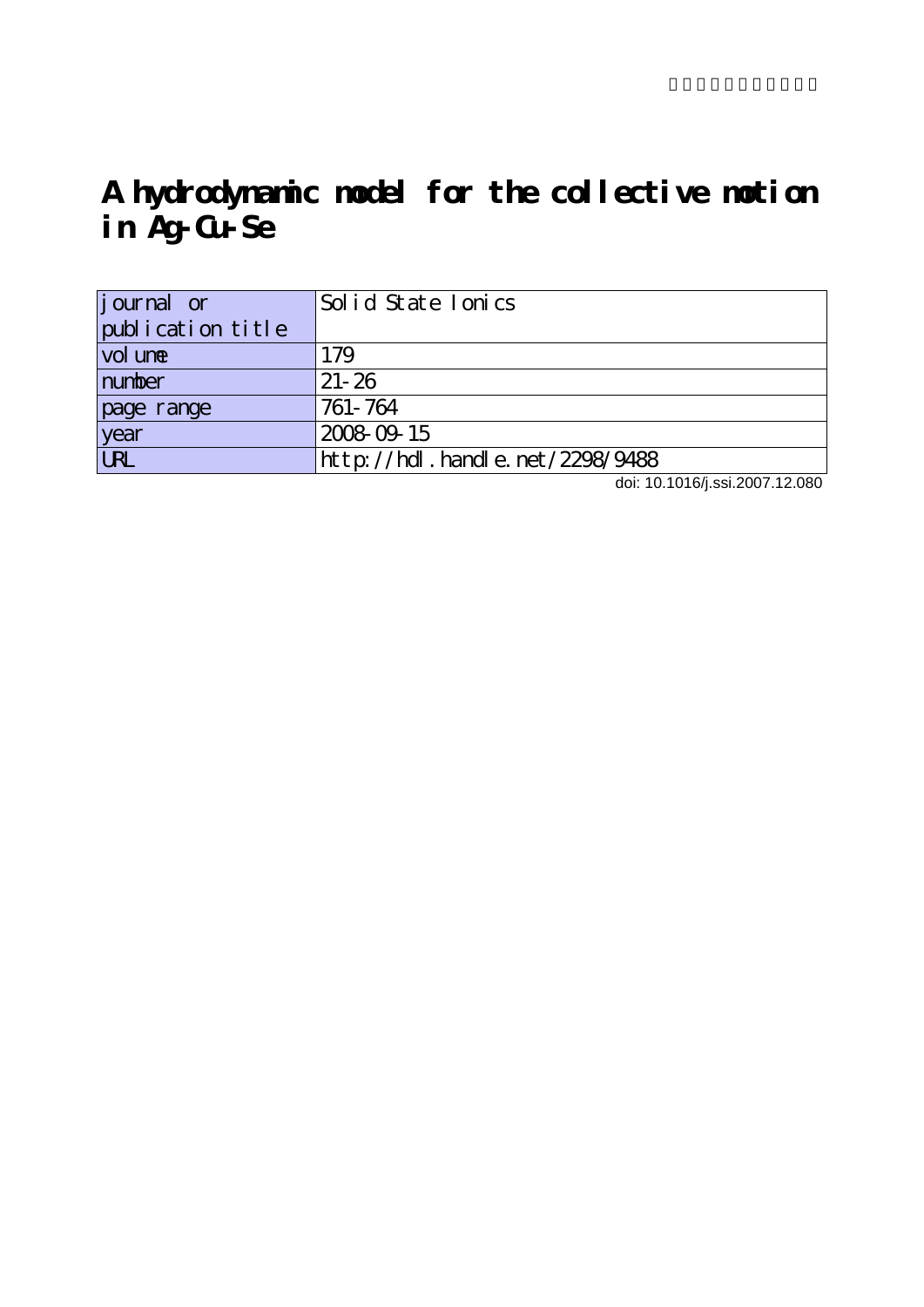## **A hydrodynamic model for the collective motion in Ag-Cu-Se**

Masahiro IKEDA\* , Masaru ANIYA

Department of Physics, Graduate School of Science and Technology, Kumamoto University, Kumamoto 860-8555, Japan

\* Corresponding author

## *Abstract*

The interpenetrating three fluid models is presented to study the composition dependence of the sound velocity, diffusion coefficient and ionic conductivity in the liquid Ag-Cu-Se system. The model predicts that the sound velocity exhibits an extremal value at intermediate cationic composition. It is also shown that the obtained behavior of the ionic conductivity agrees qualitatively with that observed experimentally in the superionic phase.

Keywords: superionic conductor, hydrodynamic model, (Ag*x*Cu1-*x*)2+*δ*Se

## *1. Introduction*

Superionic conductors are materials which have attracted great interest from the fundamental and technological points of views. These materials are characterized by their high ionic conductivity with a value comparable to those observed in molten salts. In some kinds of superionic conductors such as Ag and Cu chalcogenides, the mobile ions Ag, Cu ions and electrons (or holes) contribute to the charge transport.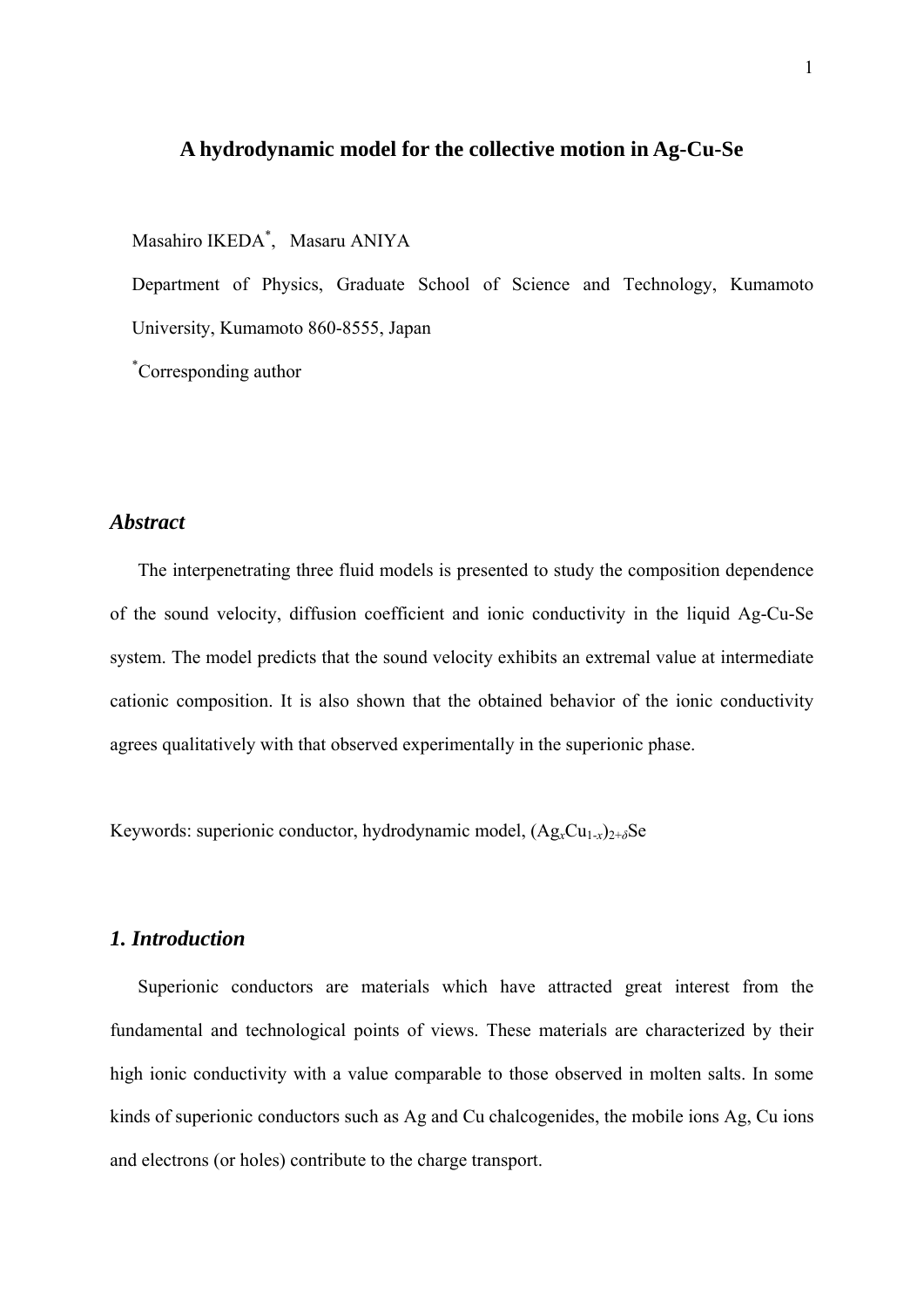It is known that superionic conductors such as silver chalcogenides exhibit an intermediate behavior between solids and liquids. This observation has led to the concept of sublattice melting and to a model of superionic conductors such as 'crystalline cage immersed in a viscous liquid' [1]. Much studies have been done based on this hydrodynamic model [2-5]. More recently, the collective dynamics of molten salt beyond the hydrodynamic region has been studied and stressed that the generalized model of collective dynamics in manycomponent liquids could be used in the analysis of experimental data [6,7]. On the other hand, it has been suggested that the sublattice ordering of one of the ions occurs in the liquid phase of superionic melts [8]. Based on these properties, the interpenetrating two fluid model has been proposed to describe the superionic melt [9,10]. The model is described by two coupled Navier-Stokes equations. By using the model, it has been shown that the model reproduces quite well the composition dependence of the sound velocity and diffusion coefficient in liquid Ag2+*δ*Se observed experimentally. The longitudinal and transverse collective modes in the same system have been also studied in detail [11].

Concerning the experimental aspect, the system Ag-Cu-Se in the solid phase has been studied extensively by Miyatani [12,13]. There, it is shown that by varying the ratio of cations Ag and Cu in  $(Ag_xCu_{1-x})_2$ Se, the ionic conductivity exhibits a minimum around the composition corresponding to  $x=0.5$ . Such a behavior has been studied theoretically by Ogawa *et al*. by using the Multi-Component Lattice Gas Model [14]. However, concerning the liquid phase, no study is available.

In the present work, the previous hydrodynamic model is extended to treat a threecomponent system and it is applied to study the composition dependence of the collective modes in the system Ag-Cu-Se.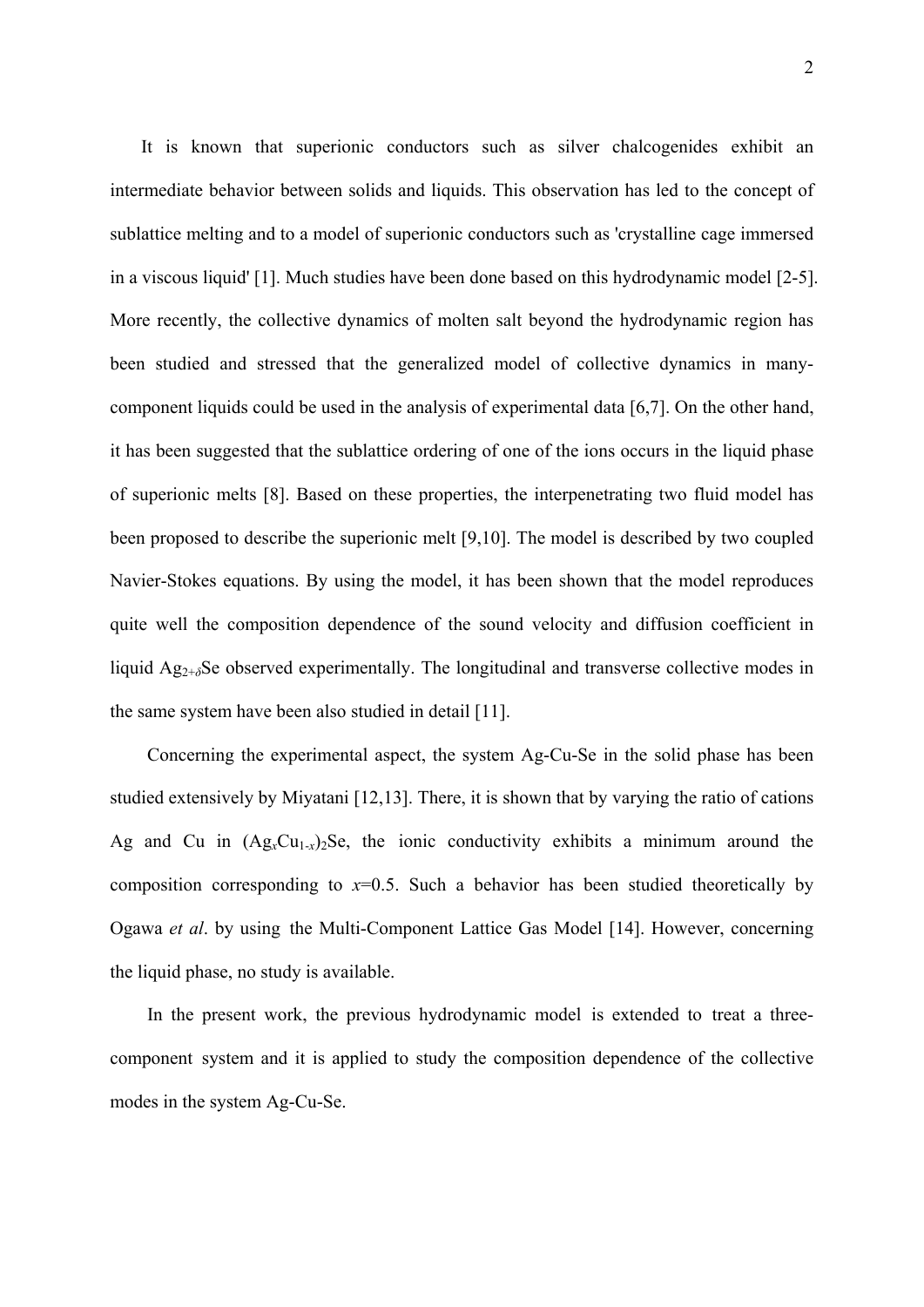## *2. Model for the superionic melt*

The Navier-Stokes equation for the *i*-th ion can be written as

$$
\frac{\partial}{\partial t} \boldsymbol{V}_i(\boldsymbol{r},t) + c_i^2 \nabla n_i(\boldsymbol{r},t) - \eta_i \nabla^2 \boldsymbol{V}_i(\boldsymbol{r},t) - (\zeta_i + \frac{\eta_i}{3}) \nabla \nabla \cdot \boldsymbol{V}_i(\boldsymbol{r},t) - \frac{\boldsymbol{F}_i(\boldsymbol{r},t)}{M_i} - \frac{q_i \boldsymbol{E}(\boldsymbol{r},t)}{M_i} = \boldsymbol{0} \tag{1}
$$

$$
\boldsymbol{F}_{i}(\boldsymbol{r},t) = \sum_{j\neq i}^{3} \gamma_{ij} \bigg[ M_{ij}^{*} \boldsymbol{\tau}^{-1} (\boldsymbol{V}_{j}(\boldsymbol{r},t) - \boldsymbol{V}_{i}(\boldsymbol{r},t)) + \int_{-\infty}^{t} dt' M_{ij} (t-t') (\boldsymbol{V}_{j}(\boldsymbol{r},t') - \boldsymbol{V}_{i}(\boldsymbol{r},t')) \bigg] \tag{2}
$$

The movement of each ions is described by the velocity field  $V_i(r,t)$  and the sound velocity  $c_i$ .  $\eta_i$  is the bulk viscosity and  $\zeta_i$  is the shear viscosity.  $M_i$  is the mass of the *i*-th ion, where *i*=1, 2 and 3 represent Se<sup>2-</sup>, Ag<sup>+</sup> and Cu<sup>+</sup>, respectively.  $M_{ij}(t)$  is a memory function that describes the relaxation of the restoring force in the relative motion between each ionic components. It is given by

$$
M_{ij}(t) = M_{ij}^* \omega_t \exp\left(\frac{-t}{\tau_c}\right),
$$
\n(3)

where  $\omega_t$  is the oscillator frequency and  $\tau_c$  is the viscoelastic relaxation time.  $M_{ij}^*$  is the reduced mass between *i*-th and *j*-th ions, defined as

$$
M_{ij}^{*^{-1}} = (\beta_i M_i)^{-1} + (\beta_j M_j)^{-1} ,
$$
  
(4)

where  $\beta_i$  is the composition factor given by  $\beta_1=1$ ,  $\beta_2=(2+\delta)x$  and  $\beta_3=(2+\delta)(1-x)$ . Here *x* and  $\delta$ denote the concentration of Ag and the deviation from the stoichiometric composition, as is apparent from the chemical formula of the compound  $(Ag_xCu_{1-x})_{2+\delta}Se$ .  $q_i$  is the charge,  $\gamma_{ij}$  is a numerical factor which is written as  $\gamma_{12} = \gamma_{13} = \beta_1^{-1}$ ,  $\gamma_{21} = \gamma_{23} = \beta_2^{-1}$  and  $\gamma_{31} = \gamma_{32} = \beta_3^{-1}$ . The number density fluctuations of the *i*-th ion,  $n_i(\mathbf{r},t)$  is given by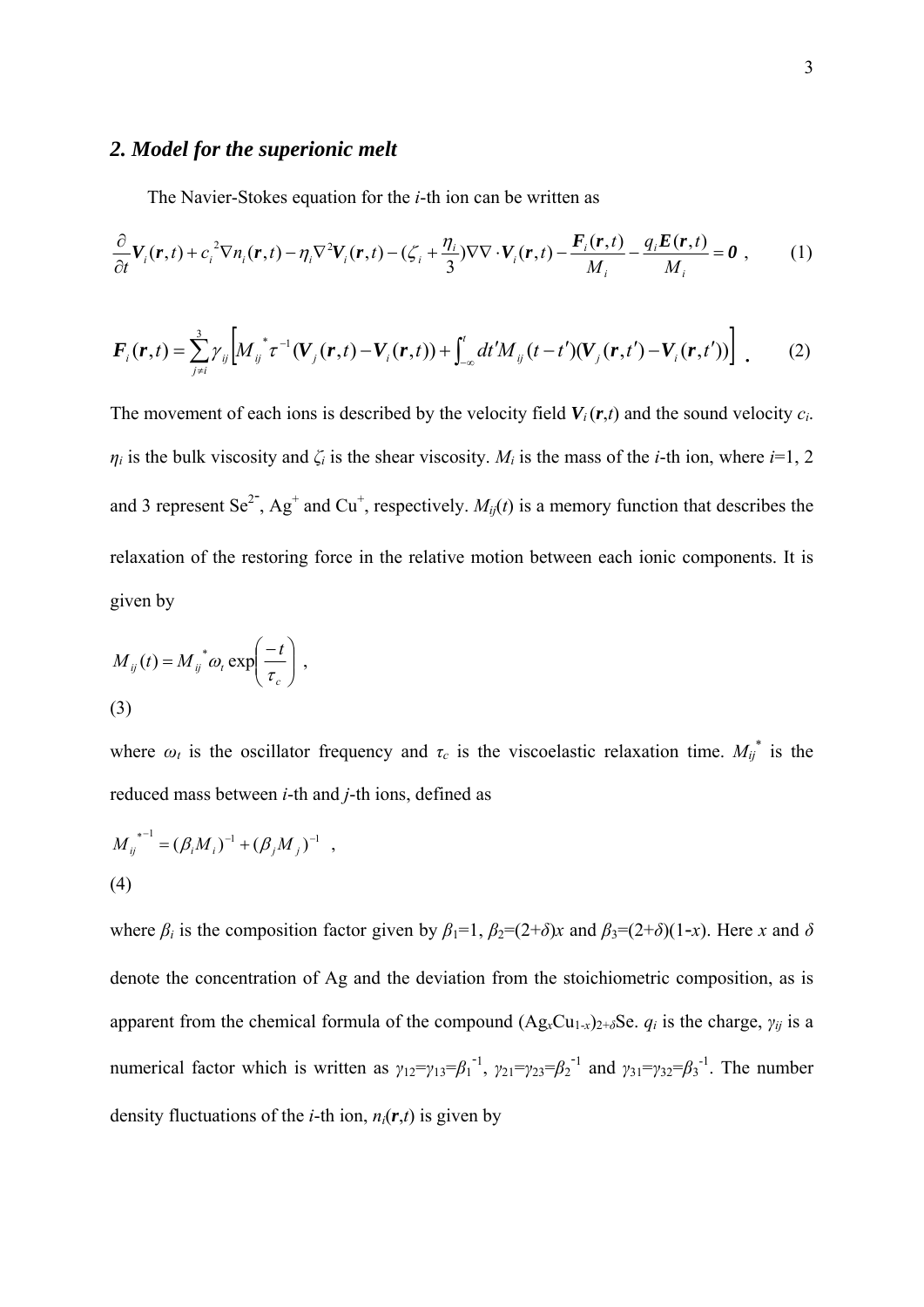$$
n_i(\mathbf{r},t) = \frac{N_i(\mathbf{r},t) - N_{0i}}{N_{0i}} \tag{5}
$$

where  $N_i(\mathbf{r},t)$  and  $N_{0i}$  denote the number density and the mean number density of the *i*-th ion. The mean number density of the cations are given by  $N_{02} = (2+\delta)xN_0$  for Ag<sup>+</sup> and  $N_{03} = (2+\delta)(1-\delta)xN_0$ *x*)*N*<sup>0</sup> for Cu<sup>+</sup>, where *N*<sup>0</sup> is the mean number density of anions. *n<sub>i</sub>*(*r*,*t*) and *V<sub>i</sub>*(*r*,*t*) are related each other through the continuity equation

$$
\frac{\partial}{\partial t} n_i(\mathbf{r},t) + \nabla \cdot \mathbf{V}_i(\mathbf{r},t) = 0 \quad . \tag{6}
$$

The electric field  $E(r,t)$  appearing in Eq. (1) obeys the Maxwell equation

$$
\nabla^2 \boldsymbol{E}(\boldsymbol{r},t) - \nabla \nabla \cdot \boldsymbol{E}(\boldsymbol{r},t) = \frac{\varepsilon_{\infty}}{c^2} \frac{\partial^2}{\partial t^2} \boldsymbol{E}(\boldsymbol{r},t) + \frac{4\pi}{c^2} \frac{\partial}{\partial t} \boldsymbol{J}(\boldsymbol{r},t) ,
$$
\n(7)

where  $\varepsilon_{\infty}$  is the high frequency dielectric constant and *c* is the velocity of light. The current density  $J(r,t)$  is given by

$$
\boldsymbol{J}(\boldsymbol{r},t) = N_0 e^{\int -2\boldsymbol{V}_1(\boldsymbol{r},t) + (2+\delta)x \boldsymbol{V}_2(\boldsymbol{r},t) + (2+\delta)(1-x) \boldsymbol{V}_3(\boldsymbol{r},t)} + \int d\boldsymbol{r}' \int d\boldsymbol{r}' \sigma^{(e)}(\boldsymbol{r}-\boldsymbol{r}',t-t') \boldsymbol{E}(\boldsymbol{r}',t') \quad , \quad (8)
$$

where  $\sigma^{(e)}$  is the electronic conductivity. By Fourier transforming Eq. (8), the current density is written as

$$
J(k,\omega) = \sigma(k,\omega)E(k,\omega) \tag{9}
$$

By using the above set of equations, the dielectric function and the dispersion relation of the system can be derived. The detail of the derivation is given elsewhere [9-11].

# *3. Results and Discussion*

## **3.1 SOUND VELOCITY**

The model presented in the previous section is applied to study the collective motion in liquid Ag-Cu-Se system. In this subsection, results for the composition dependence of the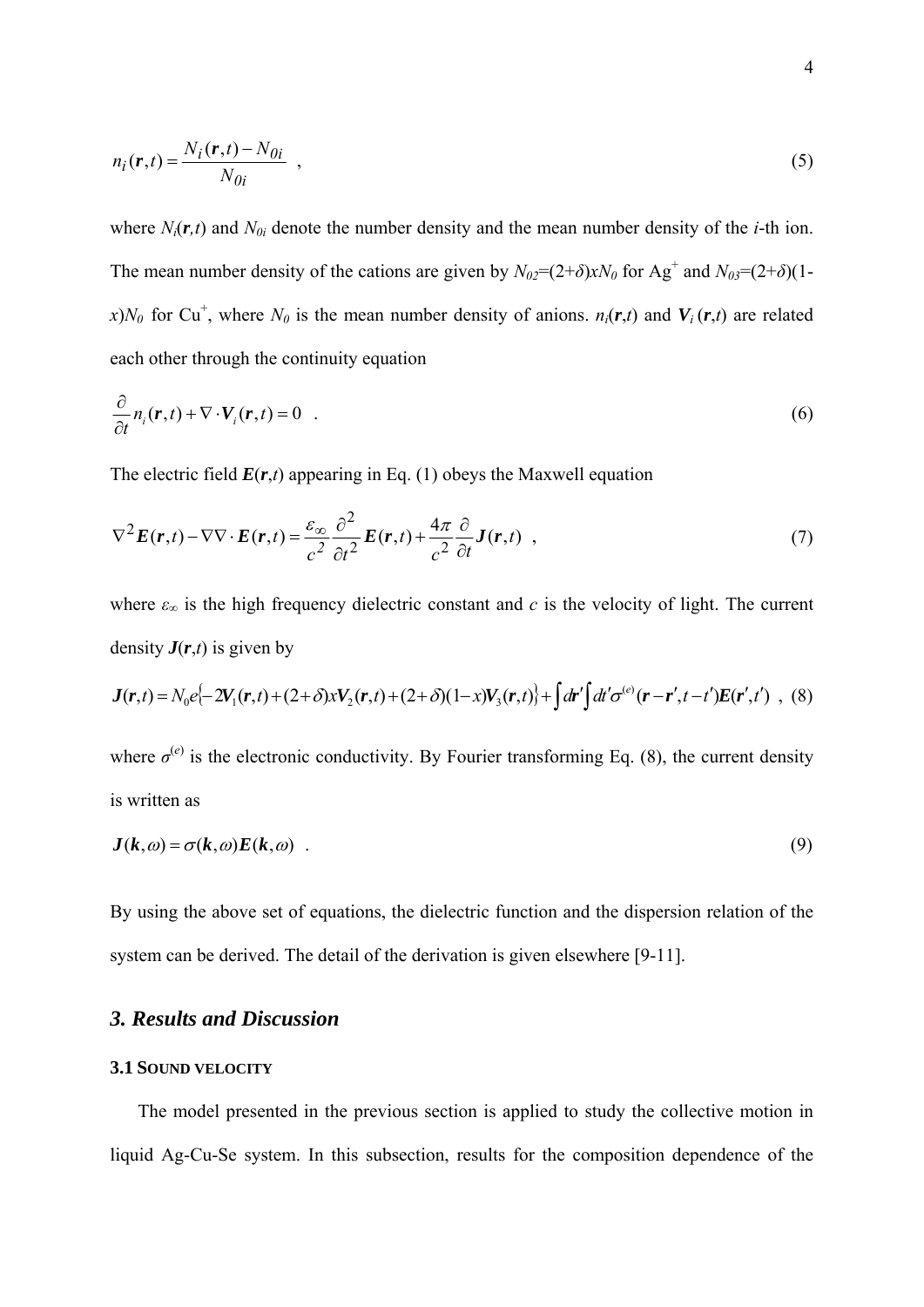sound velocity will be shown. The dispersion relation for the longitudinal collective modes is obtained by taking the irrotational part of Eq. (7),

$$
1 - \frac{4\pi}{i\varepsilon_{\infty}\omega}\sigma(\mathbf{k},\omega) = 0
$$
 (10)

For the electronic dielectric function, we adopt the Thomas-Fermi approximation

$$
\varepsilon^{(e)}(k,0) = 1 + \frac{k^2 \pi}{k^2} \tag{11}
$$

where  $k_{TF}$  is the Thomas-Fermi screening wave number. Although not shown explicitly, the dispersion relation given by Eq. (10) is a equation of 12-order in *ω*. The sound velocity is obtained by searching the solution with a form  $\omega = c k$ . The obtained result is shown in Fig. 1. The material parameters used in the calculation are given in Table. I. In Fig. 1 we see how the sound velocity varies with the concentration of Ag, *x* and with the deviation from the stoichiometric composition,  $\delta$ . The effect of  $\delta$  enters through the electron plasma frequency defined as

$$
\omega_{\rm p}^2 = \frac{4\pi N_0 |\delta| e^2}{\varepsilon_{\infty} m_e} \quad . \tag{12}
$$

 It is interesting to note that the sound velocity exhibits a maximum value at the intermediate composition around  $x=0.5$ . This behavior implies that the system become rigid at this composition. Experimental study is suggested to check this prediction.

#### **3.2 DIFFUSION COEFFICIENT**

Fig. 2 shows the calculated composition dependence of the diffusion coefficient obtained from the dispersion relation Eq. (10), by searching a solution of the form  $\omega = -ik^2D$ . Here we also note that the diffusion coefficient takes a minimum value around the intermediate composition of *x*=0.5. This finding complements our knowledge gained in a previous study.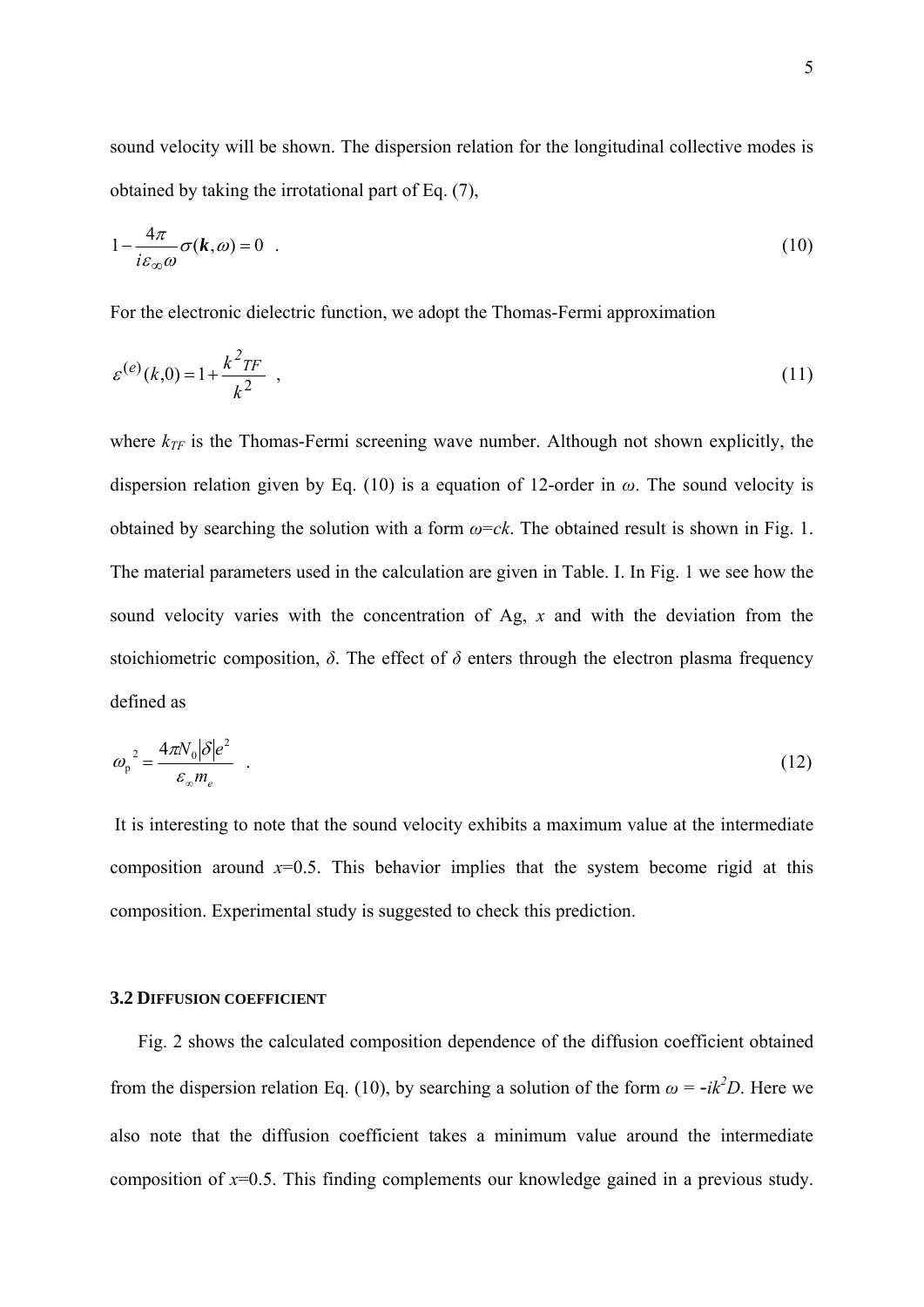For the case of two-component liquid Ag-Se, the composition dependence of the diffusion coefficient exhibit a maximum at the stoichiometric composition [10]. Such a behavior is in harmony with the experimental results of ionic conductivity measured in the same system and is also consistent with the predictions of the bond fluctuation model of superionic conductors [16,17]. The result shown in Fig. 2 indicates that the replacement of cation species by another cation, is unfavorable for the mass transport processes.

#### **3.3 IONIC CONDUCTIVIY**

Fig. 3 shows the ionic conductivity calculated from the dispersion relation given by Eq. (10). The results of Fig. 3 has been obtained by taking  $\delta = 0$ . We can see that the calculated conductivity exhibit a minimum value around  $x=0.5$ . The calculation based on the Multi-Component Lattice Gas Model gives the same behavior [11]. For the purpose of comparison, the composition dependence of the ionic conductivity measured experimentally in the solid phase [12] is shown in the inset of Fig. 3. We recognize that the conductivity changes at the composition of *x*=0.5.

## *4. Conclusions*

In the present work, the interpenetrating fluid model has been extended to treat threecomponent systems. The model has been used to study the composition dependence of the sound velocity, diffusion coefficient and ionic conductivity in liquid  $(Ag<sub>x</sub>Cu<sub>1-x</sub>)<sub>2+\delta</sub>Se$  system. The result of the calculation indicates that our model agrees qualitatively with the composition dependence of the ionic conductivity measured in the superionic solid phase, which exhibit a change in the behavior at the intermediate cationic composition. Our result suggests that the hydrodynamic description is a good model for treating superionic materials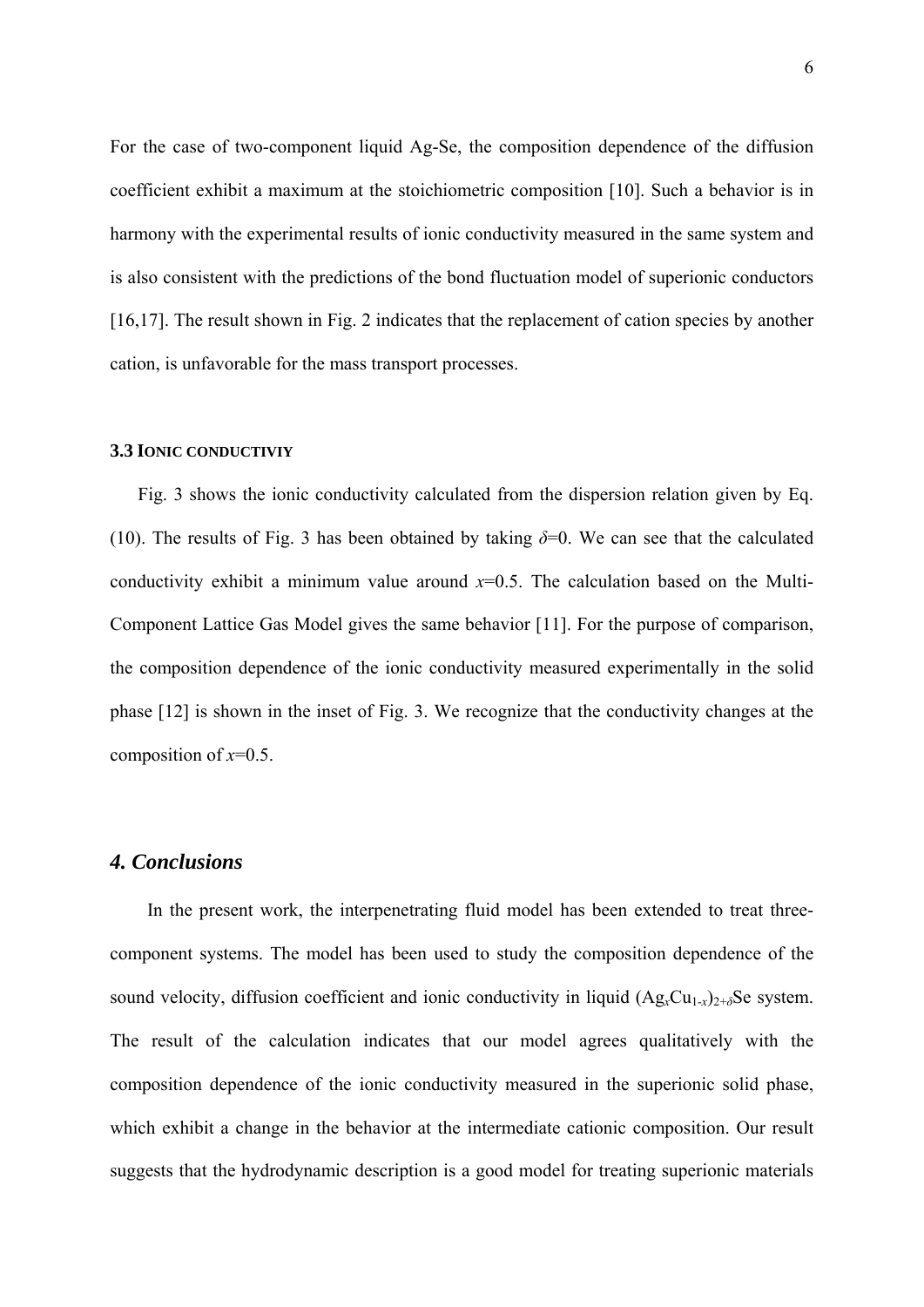which has an intermediate phase between solids and liquids. As far as the authors are informed, no experimental study of collective dynamics on these systems has been performed. Experimental studies are necessary in order to confirm the predictions of the model.

## *Acknowledgements*

This work was supported in part by a Grant-in-Aid for Scientific Research on Priority Area, "Materials Science of Metallic Glasses (428)" and "Nanoionics (439)" from the Ministry of Education, Culture, Sports, Science and Technology of Japan and by a Grant-in-Aid for Scientific Research from the Japan Society for the Promotion of Science (No. 19560014).

## *References*

- [1] K.R.Subbaswamy, Solid State Commun. 19 (1976) 1157.
- [2] N.Mizoguchi, H.Hidemitsu, M.Kobayashi, I.Yokota, J.Phys.Soc.Jpn. 50 (1980) 2043.
- [3] F.Sukegawa, M.Kobayashi, I.Yokota, Phys.Stat.Sol. (b) 109 (1982) 717.
- [4] M.Aniya, M.Kobayashi, Appl.Phys. A 49 (1989) 641.
- [5] H.Hayashi, M.Kobayashi, I.Yokota, Solid State Commun. 31 (1979) 847.
- [6] T.Bryk, I.Mryglod, Phys. Rev. B 71 (2005) 132202.
- [7] T.Bryk, I.Mryglod, Phys. Rev. E 64 (2000) 032202.
- [8] M.Aniya, H.Okazaki, M.Kobayashi, Phys.Rev.Lett. 65 (1990) 1474.
- [9] M.Aniya, T.Iseki, J.Non-Cryst.Solids 312-314 (2002) 400.
- [10] M.Aniya, F.Shimojo, T.Iseki, J.Non-Cryst.Solids 338-340 (2004) 579.
- [11] H.Ogawa, M.Kobayashi, T.Iseki, M.Aniya, J.Phys.Soc.Jpn. 74 (2005) 2265.
- [12] S.Miyatani, J.Phys.Soc.Jpn. 34 (1973) 423.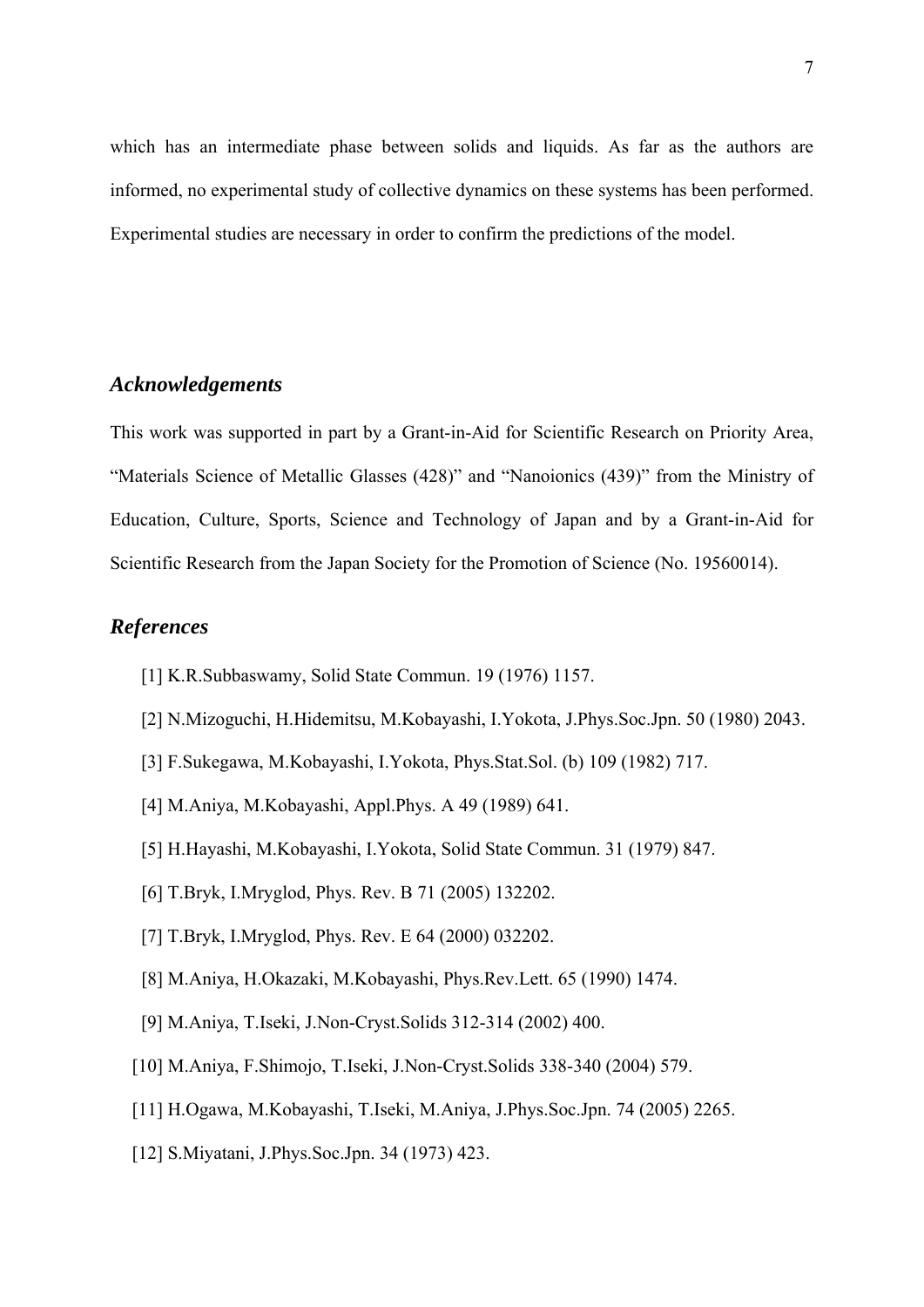- [13] S.Miyatani, J.Phys.Soc.Jpn. 46 (1979) 1825.
- [14] H.Ogawa, F.Saito, M.Kobayashi, J.Phys.Soc.Jpn. 73 (2004) 3087.
- [15] R.V.Gopala Rao, R.Venkatesh, Phys.Stat.Sol. (b) 187 (1995) 487.
- [16] M.Aniya, Solid State Ionics 50 (1992) 125.
- [17] M.Aniya, J.Phys.Soc.Jpn. 61 (1992) 4474.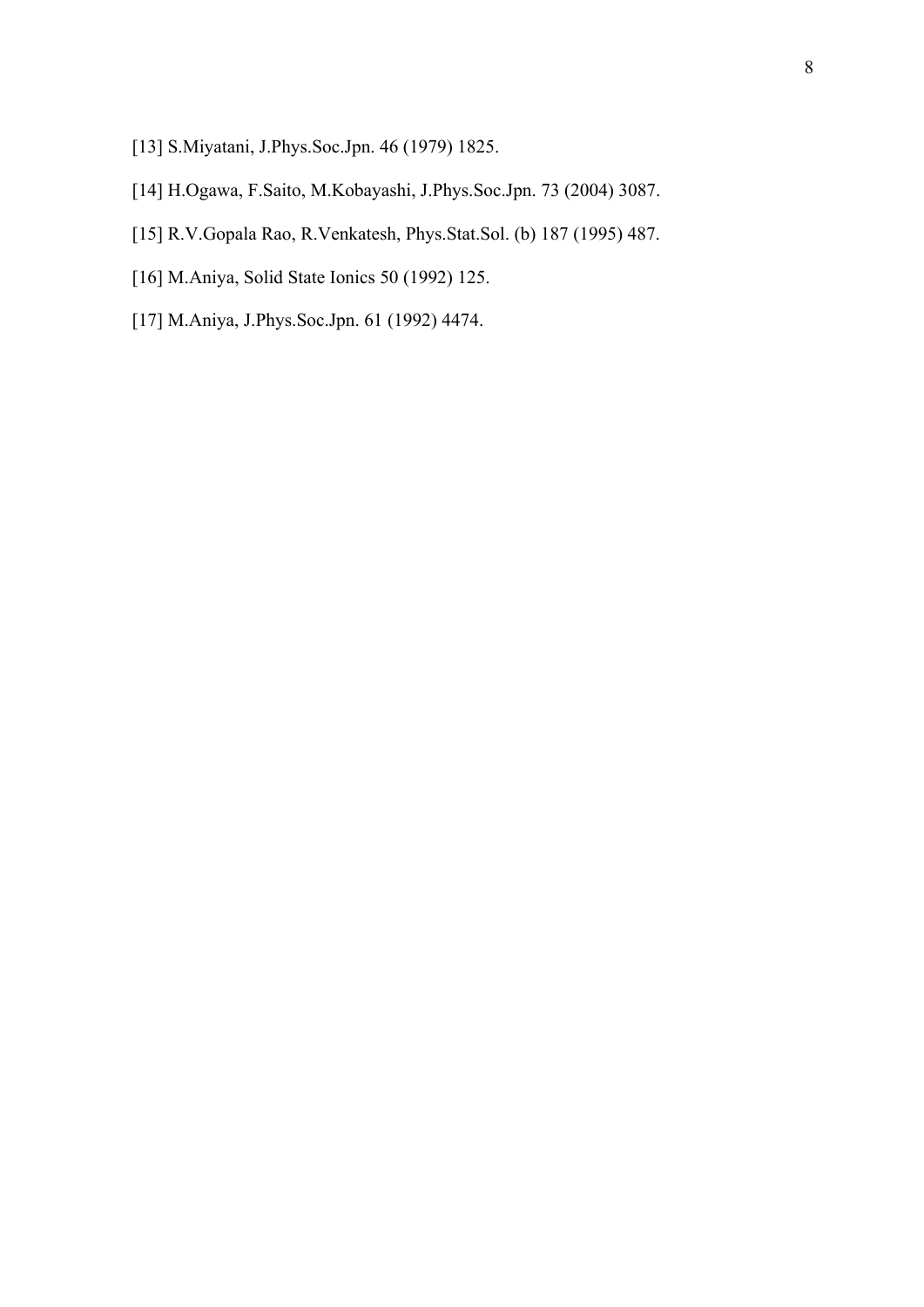# *Figure Captions*

Fig. 1: Composition dependence of the sound velocity in liquid  $(Ag_xCu_{1-x})_{2+\delta}$ Se as a function of the deviation from the stoichiometric composition,  $\delta$  and concentration of Ag, *x*. The vertical axis is normalized by using the sound velocity of Se, *c*1.

Fig. 2: Composition dependence of the normalized diffusion coefficient  $D(\delta, x)/D(0,1)$  in liquid  $(Ag_xCu_{1-x})_{2+\delta}Se$ .

Fig. 3: Composition dependence of the ionic conductivity in  $(Ag_xCu_{1-x})_2$ Se. The solid line shows the calculated ionic conductivity. The inset shows the experimental data measured at *T*=493K in the solid phase [12].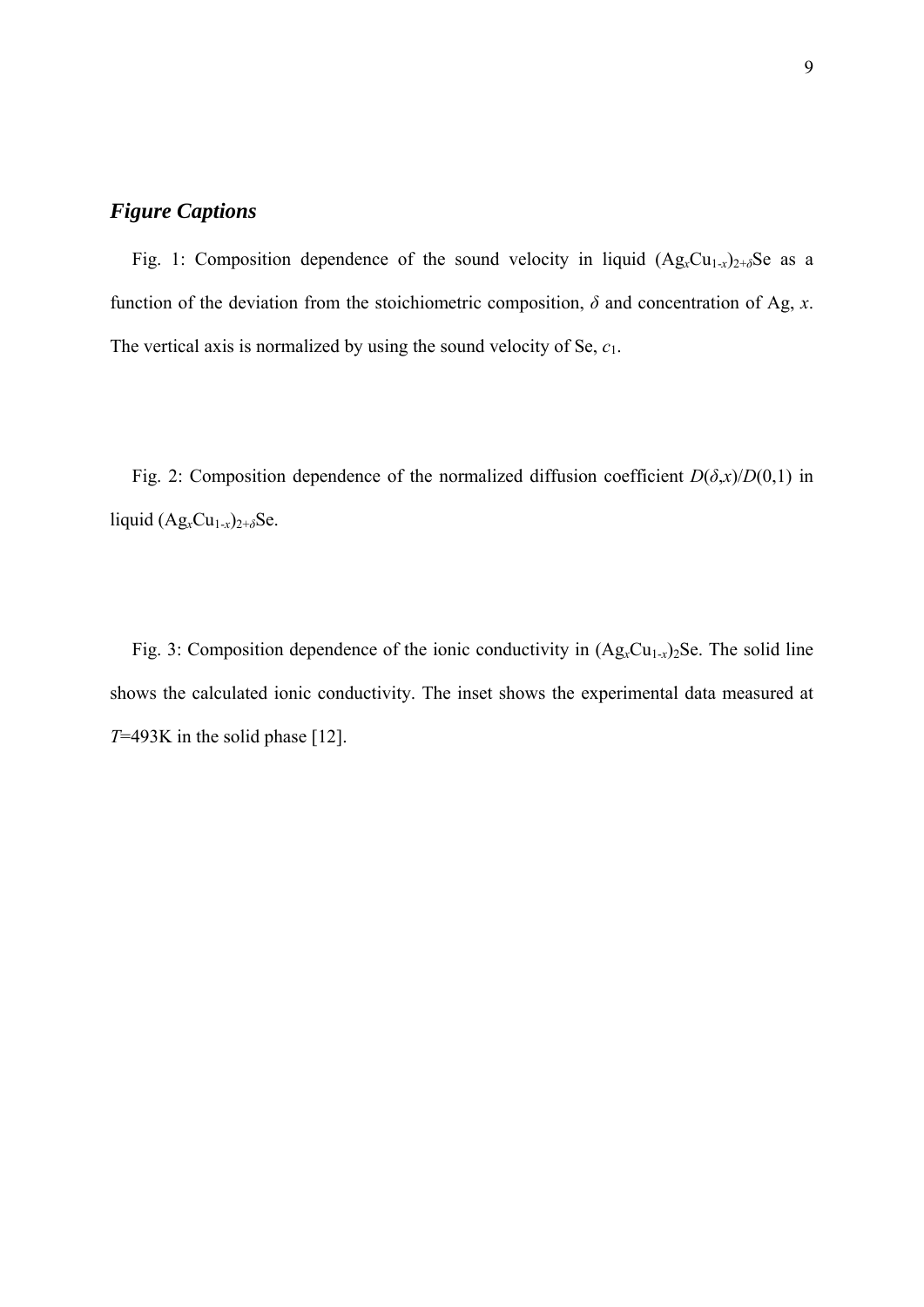

Fig. 1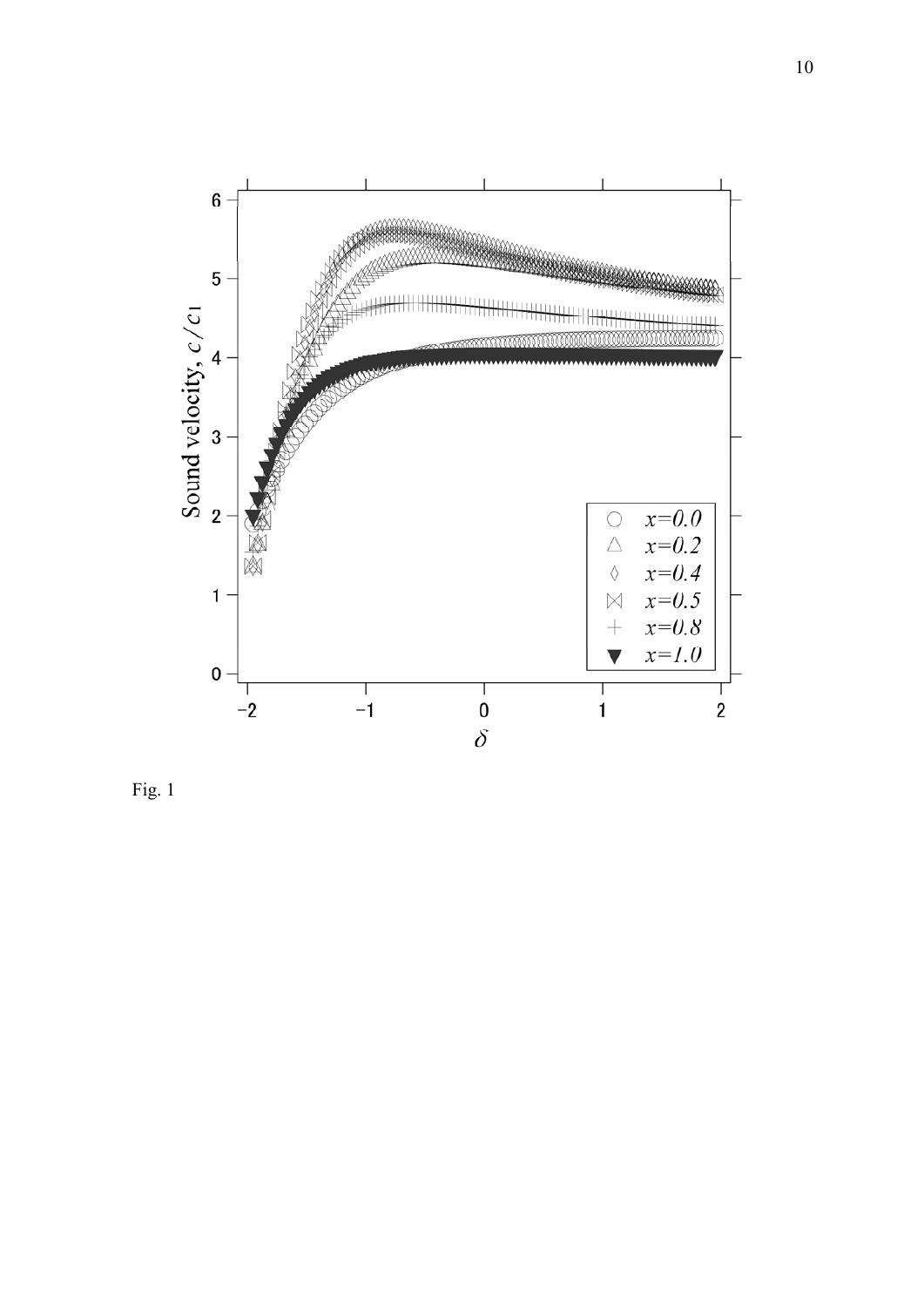

Fig. 2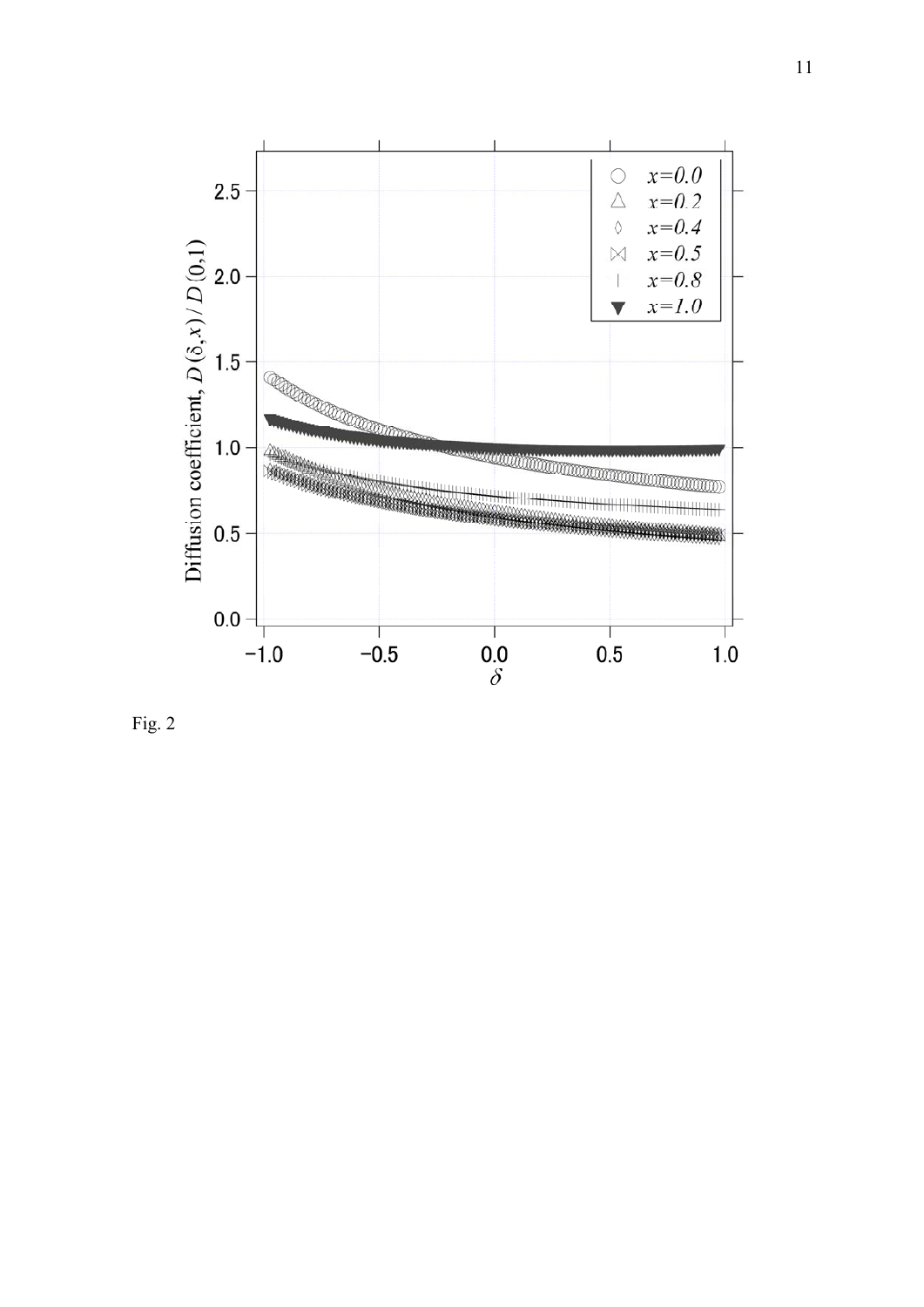

Fig. 3